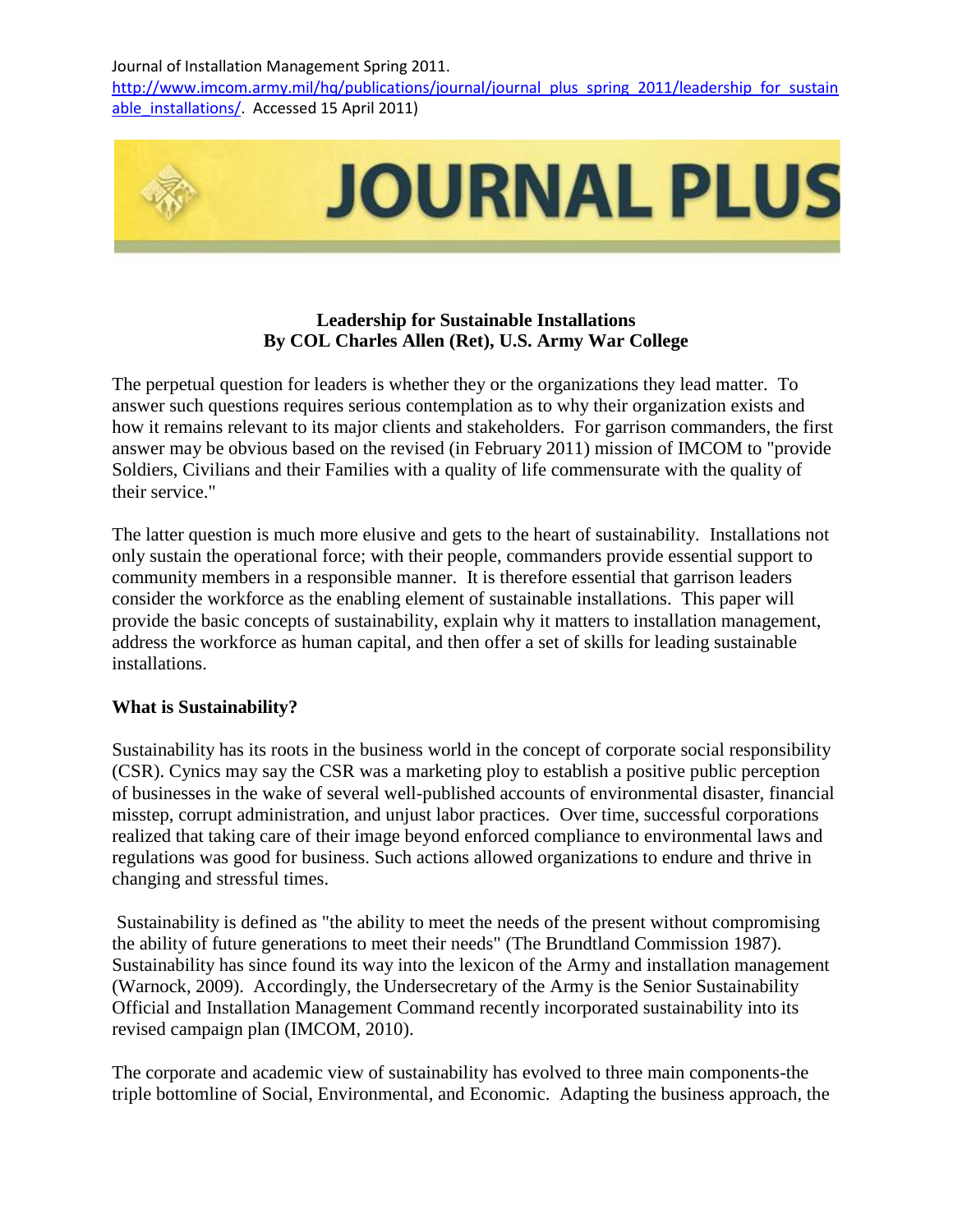http://www.imcom.army.mil/hq/publications/journal/journal\_plus\_spring\_2011/leadership\_for\_sustain able installations/. Accessed 15 April 2011)

Army established three parallel, if not equal, priorities: mission, community, and environment/energy. IMCOM has further evolved the construct into a unique triple bottom line of environmental, financial (aligns with economic), and human capital (a subset of social and community). Rather than maintain three distinct lines, the IMCOM Campaign Plan appropriately weaves them together-one line cannot operate in isolation from the other two. (IMCOM, 2010, p. 1)

### **Why does Sustainability matter to the Army and IMCOM?**

As with corporations, meeting regulatory requirements for environmental and fiscal accountability is important to the Army. More importantly, as the operational force adapts to conduct missions across the spectrum of conflict, it is essential for the generating force to be equally adaptive in its support. Installations are an integral part of the functional organizations that generate and enable units for Army missions. Over the past decade, restructuring of the Army into Brigade Combat Team-based Modular Force along with training support requirements to implement the new counterinsurgency doctrine necessitated changes in infrastructure and service delivery at Army installations. This also prompted the reconfiguration of installation footprints through the Base Realignment and Closure (BRAC) process of 2005 and the initiatives of Global Defense Posture Review of 2004 for overseas installations. The result of which were the consolidations of TRADOC schools into Centers of Excellence (e.g., Ft Sill as the Fires Center), the emergence of joint bases (e.g., Joint Base Lewis-McChord), the return of forwardpositioned Army units to the Continental U.S., and the movement of headquarters (e.g., IMCOM from the National Capital Region to Ft Sam Houston). Both BRAC 2005 and GDPR 2004 had substantial environmental components, whether the remediation of lands to be turned over or the assessment of the environmental impact of increasing operations at existing installations. During these periods of change and transition, an implicit goal was to maintain a positive reputation with the affected American and foreign communities.

Each of these actions reflects the continued turbulence our Army experienced over the past century and reminds us that uncertainty and change are part of the milieu. For the Army to remain relevant to the needs of the Nation requires that it embrace the principles of sustainability. As IMCOM anticipates reduced budgets in the near future and fiscal tightening of the garrison belt, it is prudent to remember the drawdown of the Army during the 1990s with its nearly forty percent reduction of the Department of the Army civilian workforce. During that decade, we followed the mandate of *A-76 Commercial Sourcing* and focused on developing the Most Efficient Organizations (MEOs) and determining which installation services would be better performed by another governmental activity or outsourced to a commercial provider (Allen, 2001). Subsequently, we have seen the implementation of Residential Community Initiative (RCI) for Army family housing, contracted facilities maintenance for installations, and outsourcing of recreational facilities to private corporations (e.g., Shades of Green in Florida and Edelweiss Resort in Germany).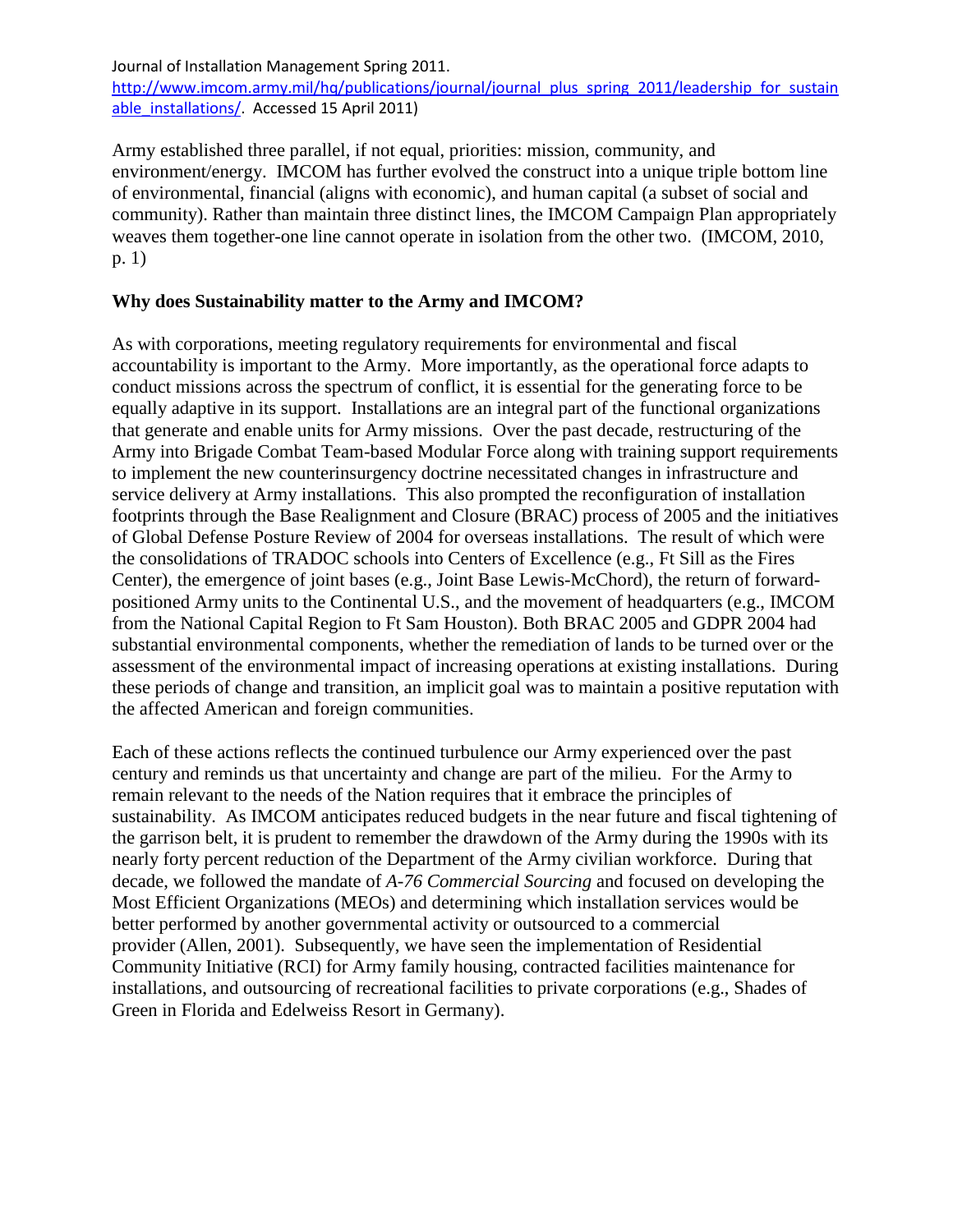http://www.imcom.army.mil/hq/publications/journal/journal\_plus\_spring\_2011/leadership\_for\_sustain able installations/. Accessed 15 April 2011)



Figure 1 IMCOM Commander's Intent

Since its inception as the Installation Management Agency, IMCOM has been aggressive in adapting its strategy and structure to meet the needs of its customers. While sustainability has been added as a separate spoke to support its lines of effort, (see Figure 1); it also was integrated with the other elements. However, its application to the workforce is curiously limited to wellness with its supporting goals and metrics.

**LW6: A Resilient, Sustainable and Healthy Workforce Goal: Create a culture of wellness** which fosters and encourages all to participate in and promote healthy living as a priority. Physical fitness and resiliency are a foundation of health, decrease likelihood of workplace injuries, enhance workforce performance, and increase spiritual and mental well-being for all personnel. Leaders will serve as role models by participating in fitness activities and providing group events that inspire others to do so. (IMCOM, 2010, p. 23).

# **Why a Human Capital Mindset?**

We must realize that members of the garrison workforce, like Soldiers, are the centerpiece of our installation formations. The civilian workforce members are involved in the planning, coordination, and execution of IMCOM's Campaign Plan strategies at the local level. In fact, they are the point of service delivery to our customers and constituents. We need a workforce that is talented, innovative and motivated to meet the myriad challenges of base support operations. Thus said, we should be developing the workforce of the future as captured in the IMCOM Campaign Plan (see Figure 2) and recognize that we are in competition for talent.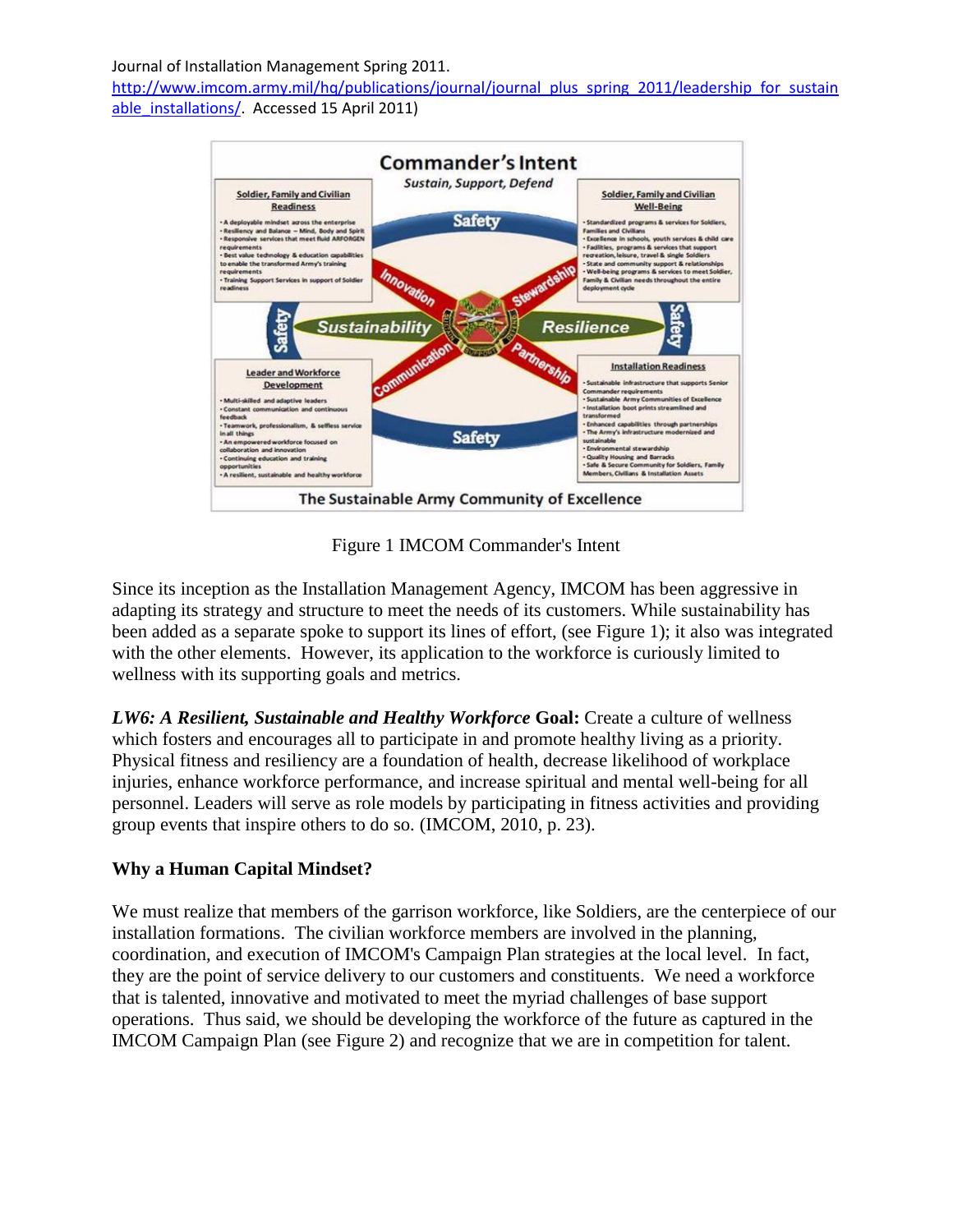http://www.imcom.army.mil/hq/publications/journal/journal\_plus\_spring\_2011/leadership\_for\_sustain able installations/. Accessed 15 April 2011)

# **LOE 3: Leader and Workforce Development**

#### **Keys to Success**

- LW1 Multi-Skilled and Adaptive Leaders
- LW2 Constant Communication and Continuous Feedback

LW3 - Teamwork, Professionalism and Selfless Service in All Things

LW4 - Empowered Workforce Focused on Collaboration and Innovation

LW5 - Continuing Education and Training Opportunities

LW6 - A Resilient, Sustainable and Healthy Workforce

Figure 2: IMCOM Campaign Plan Line of Effort 3

The same quality individuals that we seek for our uniformed servicemembers are also desired by the private sectors of our society. We have to attract new members with the knowledge, skill, and abilities to meet our current needs as well as retain those with the potential to fulfill our future requirements. Those individuals with talent have a choice and we would like them to consider us as employers. Those we seek are a combination of personnel who "know what" and who "know how"-managers, knowledge workers, and technicians. We should acknowledge the trend in American society for people to have multiple jobs and careers over the course of their working lives. It is unlikely that the majority of the workforce will spend their entire career with us. While turnover is to be expected, IMCOM and local installations should seek to be the employer of choice with our existing workforce and those employees should be proud enough of what they do to recruit potential employees. Accordingly, the Line of Effort 3 "Keys to Success" provide for taking care of people in the installation workforce. This aligns with the Army adage, "Mission First, People Always" and ties back to the triple bottom line of sustainability. It is the installation workforce-its human capital-that serves and collaborates with the community by being environmentally and economically responsible.

Key to having a high-performing garrison organization is to have a workforce with diverse functional expertise. First, we need to attract those whose talents are aligned with the needs of our garrisons and the Army at large as documented in the manning authorization documents. Then, as with uniformed members, garrison leaders must ensure that development opportunities are provided to workforce members to gain relevant competencies for the installation mission as well to realize their potential. The model and framework in *A Leader Development Strategy for a 21st Century Army* (2009) apply equally to our installation workforce-garrison commanders should provide them with the pillars of training, education, and experiences.

While civilian members can expect to receive functional training and gain on the job experience for some skills and competencies, one necessary developmental component is generally lacking. Garrison leaders have an obligation to help employees grow professionally by giving them educational opportunities equivalent to those provided to uniformed members. Officers and noncommissioned officer attend professional military education that includes leadership and management curricula. Extending the same type of education to civilians is an investment in the up and coming leaders of the garrison and should not be considered as a tax or penalty to the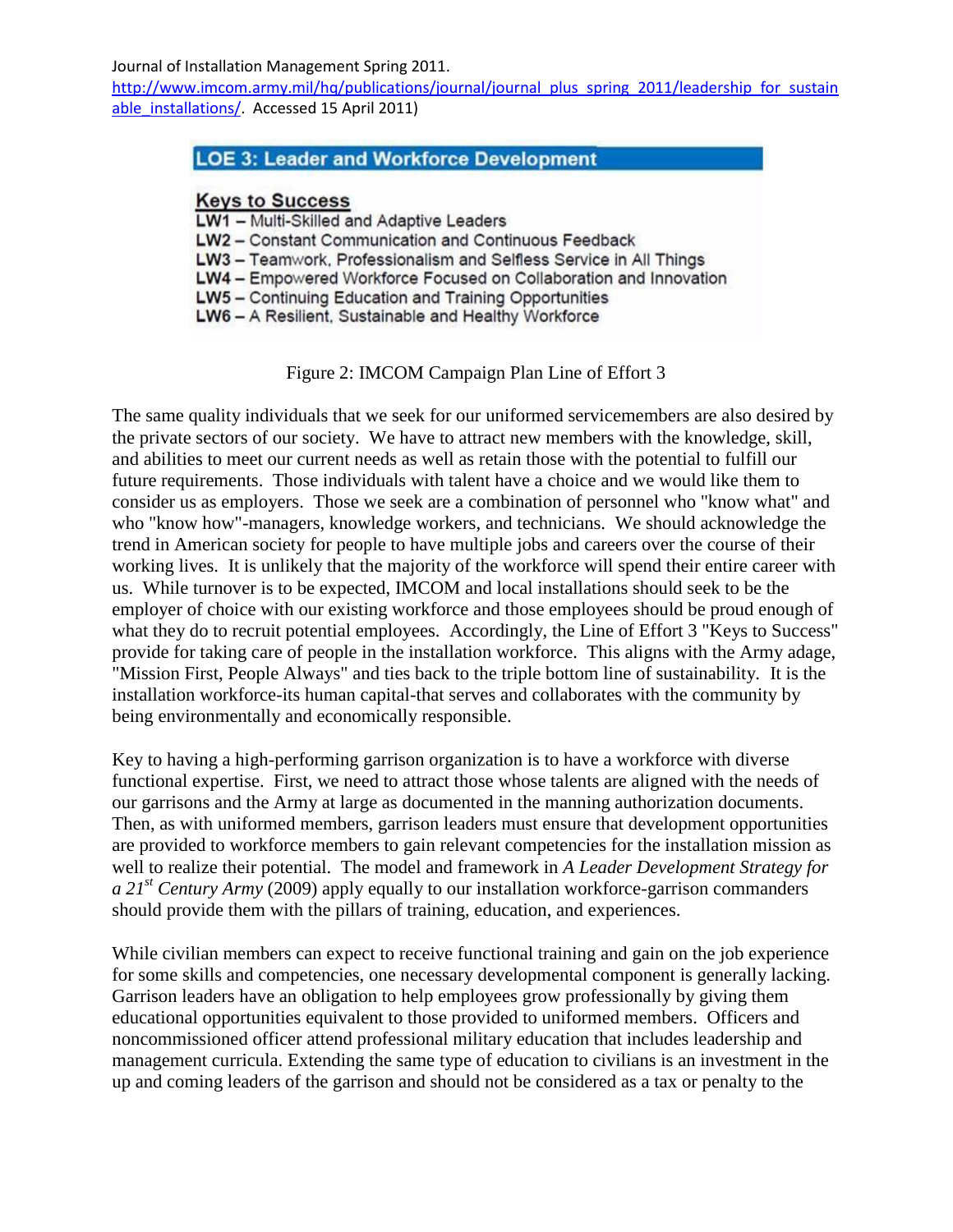http://www.imcom.army.mil/hq/publications/journal/journal\_plus\_spring\_2011/leadership\_for\_sustain able\_installations/. Accessed 15 April 2011)

organization.

This requires breaking away from the old paradigm of human resource management. The term, human resource, indicates a lack of appreciation of the sustainability mindset. A resource is something that is gathered, consumed, and must be replaced. Consider an energy metaphor. Traditional energy production requires the consumption of raw materials-wood, oil and coal-that are non-renewable and which has environmental consequences that must be mitigated. The increasing demand for energy has caused Americans to modify how we think about energy. We have experimented and turned to other sources -geothermal, solar, and wind-that are renewable and have lesser environmental impact. Within garrisons, the indispensible energy that we require comes from our people-the ultimate renewable resource (Doppelt, 2010). Human capital mindset is needed as we consider workforce development. Doing so will transition to a paradigm of investing in people to generate value, a human capital, which can be reinvested to create new value. Hence, human capital development in the workforce adds to its sustainability and to the garrison bottom line.

### **What are the skills to lead for sustainability?**

Leading garrisons for sustainability follows the same principles from Field Manual 6-22 *Army Leadership,* where leadership is defined as a process of influence to "provide purpose, motivation, and direction to accomplish the mission and improve the organization." The general leadership tasks for garrison commanders are to clearly state the garrison mission, establish and communicate the vision, build the garrison team, and execute the strategy (Allen, 2007). The leadership definition and tasks are as appropriate for predominantly civilian garrison organizations as they are for operational units.

Garrison commanders should examine their installation's mission statement to ensure it provides sufficient direction toward relevant and enduring support for its customers. Commanders must develop their own vision of how their garrison interacts with its tenant organizations, its workforce, and on and off post community members. That vision should incorporate the essentials of sustainability for garrison operations and be clearly communicated to the workforce. It is important for garrison employees to have clarity of purpose from the mission statement and be able to "see" how they contribute through the vision of the commander. The garrison commander must lead in building the teams of the internal workforce, which cooperate with tenant organizations, contractors, and volunteers. Effective teaming also includes collaboration with external public and civic organizations of the local community.

The spirit of cooperation and collaboration can emerge from three supporting cultures: service, innovation, and stewardship. Service to others is a unifying goal across the garrison teams and establishes relevance to customers. Creativity and innovation are required to accomplish the installation mission in the face of challenges while recognizing opportunities. Perhaps, the most important culture is stewardship of that which is entrusted to installation management professionals-funds, equipment and facilities, and most importantly, people. Each of these cultures is aligned with the principles of sustainability that will enable installations to endure. Commanders translate their vision into actionable plans-the local installation strategy. An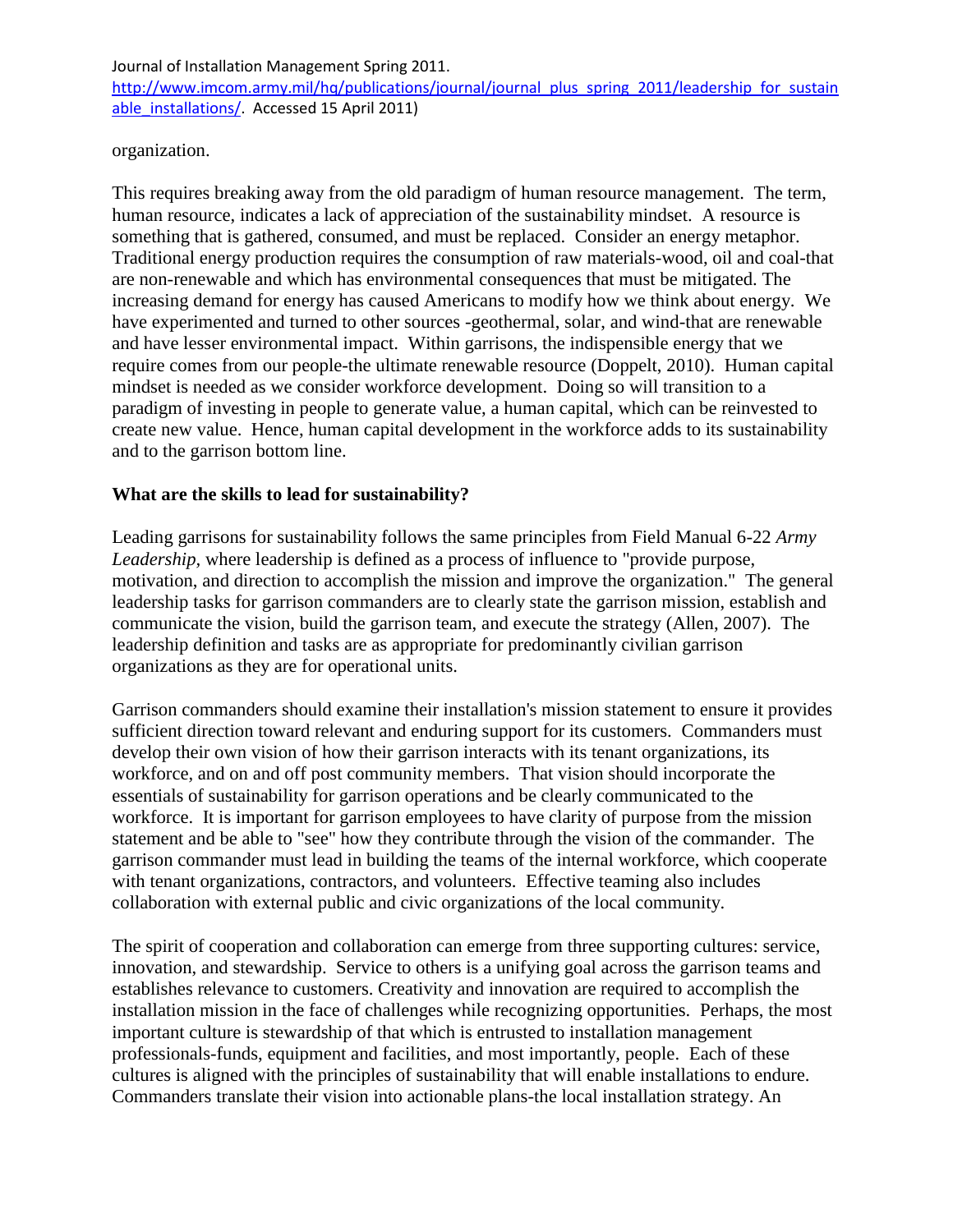http://www.imcom.army.mil/hq/publications/journal/journal\_plus\_spring\_2011/leadership\_for\_sustain able\_installations/. Accessed 15 April 2011)

effective strategy provides a statement of how to achieve the desired goals and objectives with the commander monitoring the execution. The key for commanders is to monitor the execution of the strategy and to take action when appropriate to modify or bring it to fruition.

### **Conclusion**

Understanding and embracing the principles of sustainability are essential for garrison leaders. In order to support the mission of operational forces, the garrison must provide relevant services to service members and family members. This support is ultimately provided by the civilian workforce that engages daily with customers at the point of service delivery. The workforce also maintains strong relations with members of the local community as a good neighbor. It is essential that garrison commanders lead in a manner that is fiscally and environmentally responsible as stewards for the nation.

COL Charles D. Allen (Ret.) is a faculty member of the US Army War College. He is the former director of Leader Development and currently the professor of Cultural Science.

### References

A Leader Development Strategy for a 21st Century Army. (2009, November 25). Fort Monroe, VA: Training and Doctrine Command.

Allen, C. D. (2001). A-76 Implementation and Implications for the U.S. Army. *Strategy Research Paper* . Carlisle, PA: US Army War College.

Allen, C. D. (2007). Garrison Commanders: Leading at Several Levels. *Journal of Installation Management*, 6-9.

Army Sustainability Campaign Plan: Sustainable Operations for a Secure Future. (2010, May). Washington, DC: Department of the Army.

Doppelt, B. (2010). *Leading change toward sustainability: a change-management guide for business, government and civil society , 2nd edition. [Books24x7 version].* Sheffield UK: Greenleaf Publishing.

Epstein, M. J. (2008). *Making sustainability work: best practices in managing and measuring corporate social, environmental and economic impacts. [Books24x7 version].* San Francisco: Berrett-Koehler Publishers.